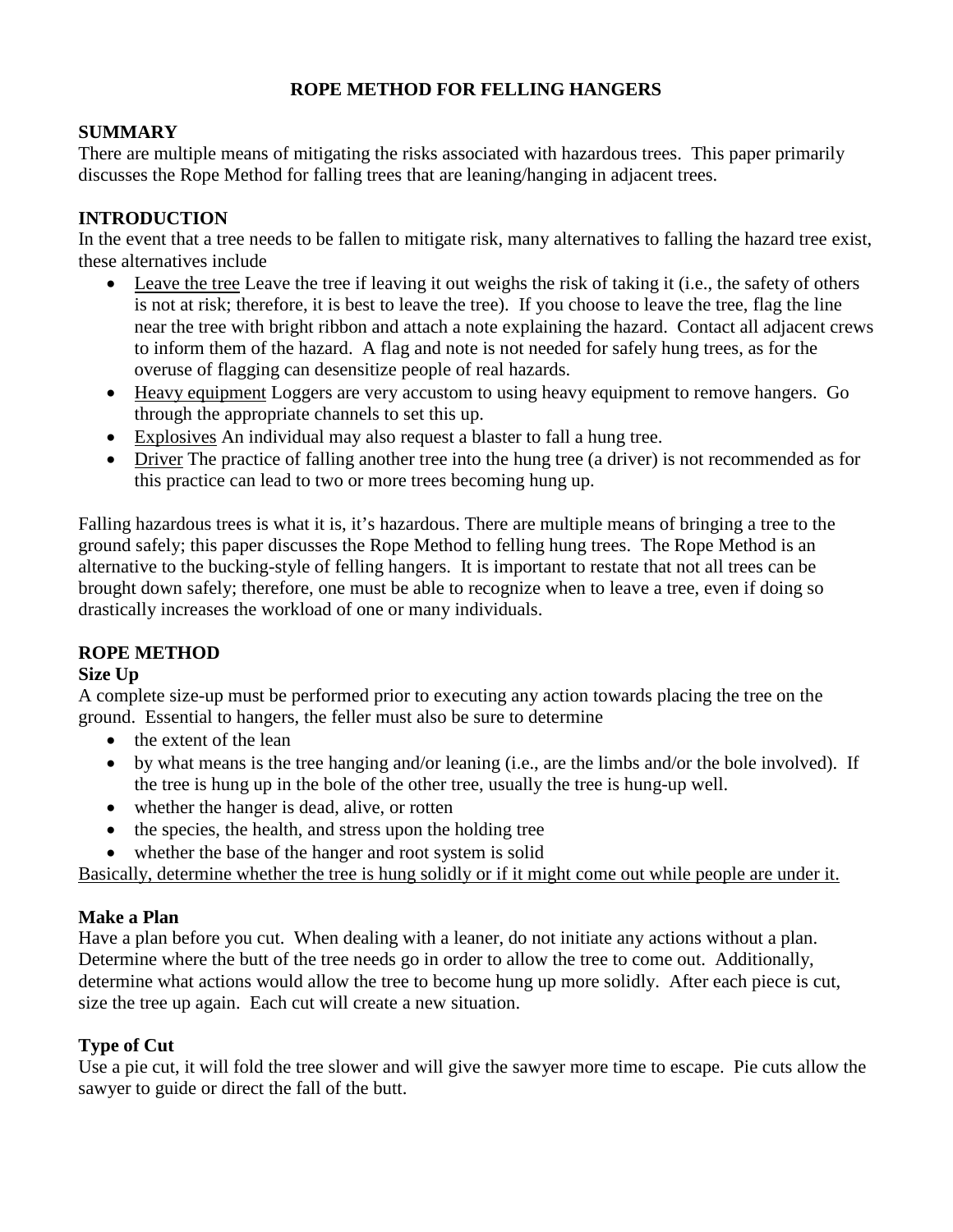Cuts without a pie cause the tree to drop straight down. This cut causes the tree to move too fast and will not leave adequate time to clear the area (Drawing A). With the Rope Method the pie cut is on upper part of the bole (Drawing B).



If the hanger stump is solid (not burned off or rotted away) you will need two pie cuts (Drawing C). This is allows the tree to fold in two places. Note: the lower pie is on the under side of the log; the upper pie is above and opposite. These hinges need to be parallel.